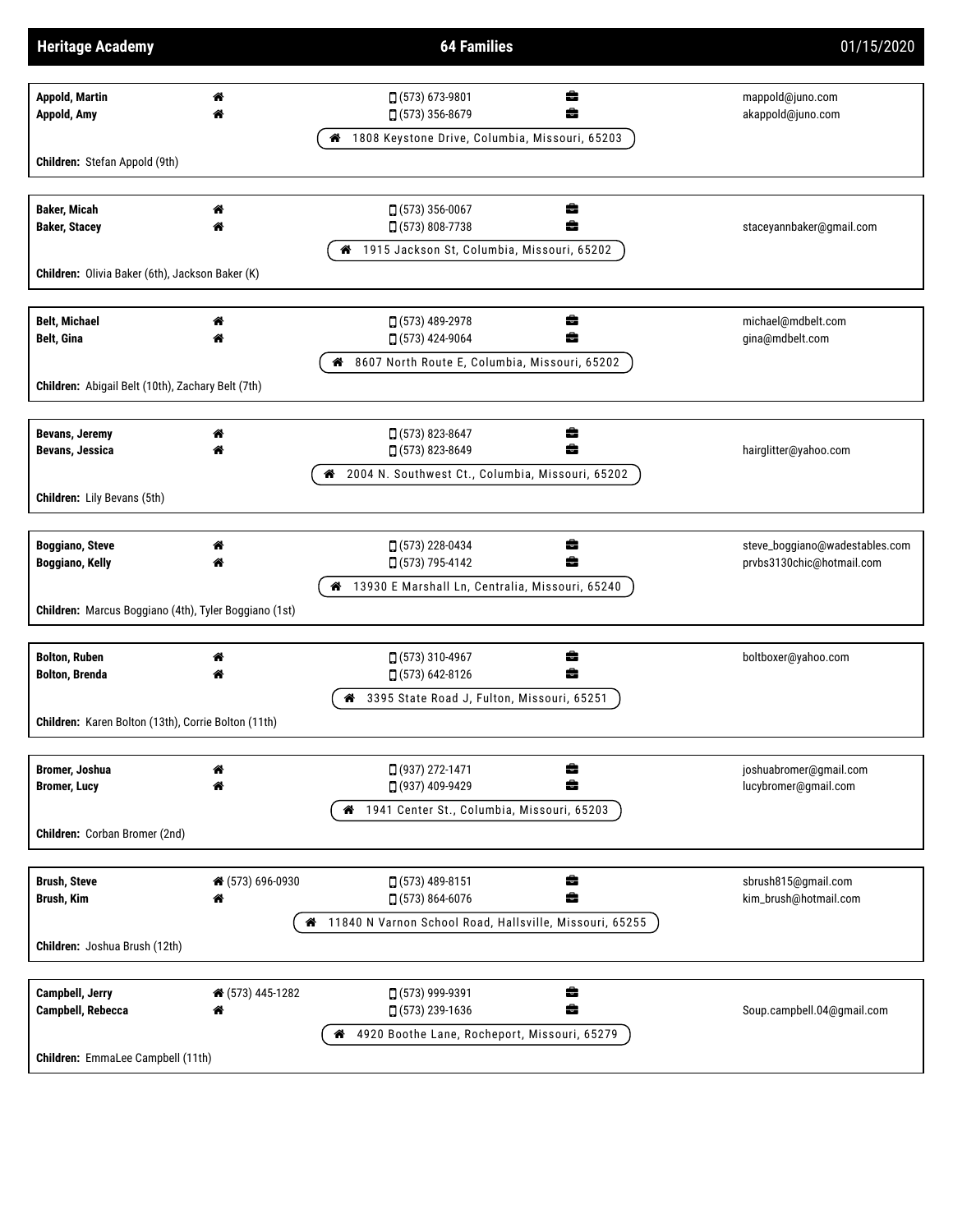| <b>Collyott, Jeremy</b><br><b>Collyott, Dawn</b>             | 俗      | ÷<br>$(660)$ 537-2906<br>â<br>$(660)$ 537-1607                           | jeremy.collyott@courts.mo.gov<br>soarlegal@att.net |  |  |  |  |
|--------------------------------------------------------------|--------|--------------------------------------------------------------------------|----------------------------------------------------|--|--|--|--|
|                                                              |        | 4 104 Co. Rd 448, New Franklin, Missouri, 65274                          |                                                    |  |  |  |  |
| Children: Charleigh Collyott (3rd)                           |        |                                                                          |                                                    |  |  |  |  |
|                                                              |        |                                                                          |                                                    |  |  |  |  |
| <b>Cooksey, Shawn</b>                                        | ◈      | $\Box$ (573) 808-3045<br>曲                                               |                                                    |  |  |  |  |
| Cooksey, Julie                                               | 斧      | ÷<br>$(573) 808 - 5735$                                                  | jecooksey1@cougars.ccis.edu                        |  |  |  |  |
|                                                              |        | 2407 Bremerton Ct, Columbia, Missouri, 65203<br>@                        |                                                    |  |  |  |  |
| Children: Madeline Cooksey (6th), Matthew Cooksey (1st)      |        |                                                                          |                                                    |  |  |  |  |
| <b>Crabtree, Timothy</b>                                     | "      | ÷<br>$(660)$ 728-0622                                                    | timothyandjessie@yahoo.com                         |  |  |  |  |
| Crabtree, Jessie                                             |        | $(660)$ 537-5883<br>÷                                                    | jessiekaye84@gmail.com                             |  |  |  |  |
|                                                              |        | 4 541 Co Rd 116, Fayette, Missouri, 65248                                |                                                    |  |  |  |  |
| Children: Yader Crabtree (2nd)                               |        |                                                                          |                                                    |  |  |  |  |
|                                                              |        |                                                                          |                                                    |  |  |  |  |
| <b>Currey, David</b>                                         | ₩      | $(573)$ 639-8551<br>÷                                                    | curreykorn@gmail.com                               |  |  |  |  |
| <b>Currey, Nancy</b>                                         | ₩      | □ (573) 639-7408<br>÷                                                    | Curreynk@gmail.com                                 |  |  |  |  |
|                                                              |        | 8851 S. Ginn Ln, Columbia, Missouri, 65201                               |                                                    |  |  |  |  |
| Children: Sam Currey (13th), Margaret Currey "Maggie" (11th) |        |                                                                          |                                                    |  |  |  |  |
|                                                              |        |                                                                          |                                                    |  |  |  |  |
| (J.P.) Day, Joseph Patrick<br>Day, Amber                     | ₩<br>☎ | $\Box$ (573) 239-3434<br>畵<br>÷<br>$(573)$ 239-6449                      | jpday2@mac.com<br>amber@jpday2.com                 |  |  |  |  |
|                                                              |        | 1621 N. Doulton Dr, Columbia, Missouri, 65202<br>"                       |                                                    |  |  |  |  |
| Children: Joseph (Trey) Day (10th)                           |        |                                                                          |                                                    |  |  |  |  |
|                                                              |        |                                                                          |                                                    |  |  |  |  |
| <b>Dyer, Matthew</b>                                         | ₩      | ÷<br>$(573) 881 - 4416$                                                  | matt@precisionmo.com                               |  |  |  |  |
| <b>Dyer, Danielle</b>                                        |        | □ (573) 489-2282<br>â                                                    | dvdyer03@gmail.com                                 |  |  |  |  |
|                                                              |        | 3601 W. Broadway Apt 33102, Columbia, Missouri, 65203<br>₩               |                                                    |  |  |  |  |
| Children: Nathaniel Dyer (9th)                               |        |                                                                          |                                                    |  |  |  |  |
|                                                              |        |                                                                          |                                                    |  |  |  |  |
| <b>Eversole, Dave</b><br>Eversole, Stacia                    | "      | $\Box$ (614) 738-9996<br>÷<br>$(614) 565 - 8222$                         | sbeversole@gmail.com                               |  |  |  |  |
|                                                              | ⋒      | 1600 Hickory Grove School Road, Rocheport, Missouri, 65279               |                                                    |  |  |  |  |
| Children: Ty Eversole (9th)                                  |        |                                                                          |                                                    |  |  |  |  |
|                                                              |        |                                                                          |                                                    |  |  |  |  |
| <b>Faler, Lance</b>                                          | ◈      | ÷<br>О                                                                   |                                                    |  |  |  |  |
| Faler, Dana                                                  | ₩      | ÷<br>$(573)$ 999-3140                                                    | danafaler@gmail.com                                |  |  |  |  |
|                                                              |        | 2991 Ridley Wood St, Columbia, Missouri, 65203<br>₩                      |                                                    |  |  |  |  |
| Children: Lauren Faler (9th)                                 |        |                                                                          |                                                    |  |  |  |  |
|                                                              |        |                                                                          |                                                    |  |  |  |  |
| Greenbaum, Andrew                                            | "<br>◈ | ÷<br>$(573) 864 - 3302$<br>÷                                             |                                                    |  |  |  |  |
| <b>Greenbaum, Kimberly</b>                                   |        | $(573)$ 239-4616<br>3901 Pine View Drive, Columbia, Missouri, 65202<br>⋒ | kimberlydgreenbaum@hotmail.com                     |  |  |  |  |
| Children: Emma Greenbaum (2nd)                               |        |                                                                          |                                                    |  |  |  |  |
|                                                              |        |                                                                          |                                                    |  |  |  |  |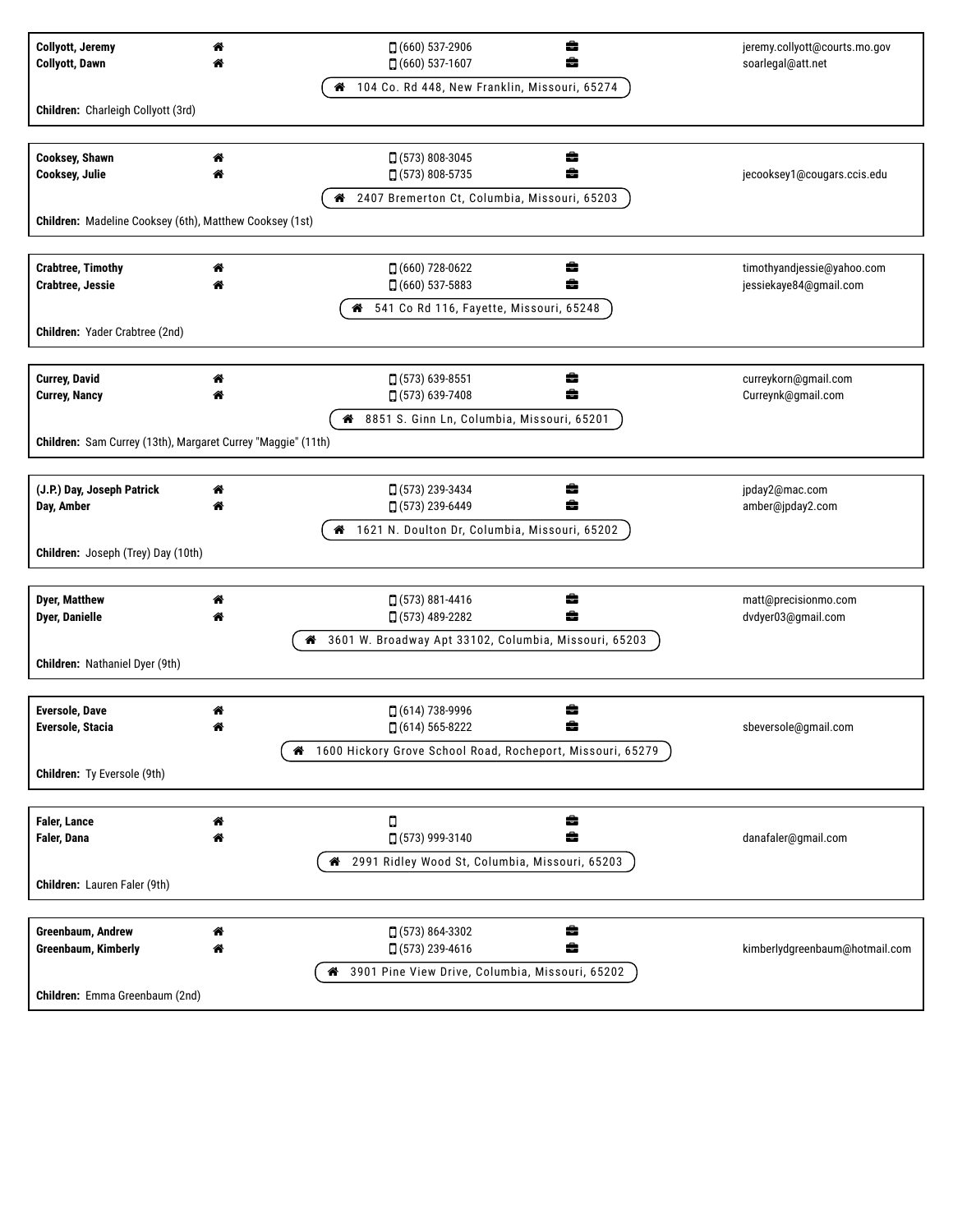| Gregory, Jason<br>Gregory, Trisha                                                                                                    | "                | ÷<br>$\Box$ (573) 356-4444<br>÷<br>$\Box$ (573) 356-4447<br>48 3001 South Rodeo Drive, Columbia, Missouri, 65203 | Jgregory166@outlook.com<br>tgregory166@outlook.com        |  |  |  |  |
|--------------------------------------------------------------------------------------------------------------------------------------|------------------|------------------------------------------------------------------------------------------------------------------|-----------------------------------------------------------|--|--|--|--|
| Children: Maxwell Gregory (11th), Mia Gregory (10th)                                                                                 |                  |                                                                                                                  |                                                           |  |  |  |  |
|                                                                                                                                      |                  |                                                                                                                  |                                                           |  |  |  |  |
| (Athlete Only), David Hagemeyer<br>Hagemeyer, Stacy                                                                                  | ↑ (573) 886-9914 | ÷<br>$\Box$ (573) 864-0688<br>$(573) 864 - 0648$<br>壼                                                            | djhagem@hotmail.com                                       |  |  |  |  |
| Children: Carolanne Hagemeyer (10th)                                                                                                 |                  | 1706 Vail Ct, Columbia, Missouri, 65202<br>₩                                                                     |                                                           |  |  |  |  |
|                                                                                                                                      |                  |                                                                                                                  |                                                           |  |  |  |  |
| <b>Hamilton, Robert</b><br>Hamilton, Angela                                                                                          | "                | $(580)$ 370-6662<br>8<br>$(580)$ 370-8522<br>÷                                                                   | angchar3@yahoo.com                                        |  |  |  |  |
| Children: Grace Hamilton (7th)                                                                                                       |                  | 4823 county rd 351, Fulton, Missouri, 65251<br>◢                                                                 |                                                           |  |  |  |  |
|                                                                                                                                      |                  |                                                                                                                  |                                                           |  |  |  |  |
| Harris, Aaron<br>Harris, Maureen                                                                                                     | ₩                | $(314)$ 474-7811<br>8<br>□ (314) 474-7945<br>÷                                                                   | maureenharris740@gmail.com                                |  |  |  |  |
|                                                                                                                                      |                  | 3905 Iguana Dr, Columbia, Missouri, 65202                                                                        |                                                           |  |  |  |  |
| Children: Maxwell Harris (1st), Isaac Harris (K)                                                                                     |                  |                                                                                                                  |                                                           |  |  |  |  |
|                                                                                                                                      |                  |                                                                                                                  |                                                           |  |  |  |  |
| Huggins, Allen<br>Huggins, Karen                                                                                                     |                  | $(573)$ 489-6228<br>参<br>$(573)$ 489-4676<br>盖                                                                   | cty80528@centurytel.net<br>kshugnz@yahoo.com              |  |  |  |  |
| 2502 Oakfield Drive, Columbia, Missouri, 65202<br>ಣ<br>Children: Caitlyn Huggins (12th), Garrett Huggins (10th), Logan Huggins (7th) |                  |                                                                                                                  |                                                           |  |  |  |  |
|                                                                                                                                      |                  |                                                                                                                  |                                                           |  |  |  |  |
| Athlete Only, Heath Immel-<br>Immel, Angie                                                                                           | "<br>◢           | $(573)$ 489-9256<br>8<br>÷<br>$\Box$ (660) 888-0402                                                              | immelh@missouri.edu<br>teamimmel@yahoo.com                |  |  |  |  |
|                                                                                                                                      |                  | 4 12910 Copps Chapel Rd, Wooldridge, Missouri, 65287                                                             |                                                           |  |  |  |  |
|                                                                                                                                      |                  | Children: Benjamin Immel (12th), Brandon Immel (13th), Elijah Immel (10th), Jessica Immel (12th)                 |                                                           |  |  |  |  |
|                                                                                                                                      |                  |                                                                                                                  |                                                           |  |  |  |  |
| <b>Irovic, David</b><br><b>Irovic, Tammy</b>                                                                                         | 斧                | $\Box$ (573) 881-5234<br>8<br>[ (573) 823-6189                                                                   | dave.irovic@outlook.com<br>tirovic@mchsi.com              |  |  |  |  |
|                                                                                                                                      |                  | 2308 Iris Drive, Columbia, Missouri, 65202<br>"                                                                  |                                                           |  |  |  |  |
| Children: Emilia Irovic (12th)                                                                                                       |                  |                                                                                                                  |                                                           |  |  |  |  |
|                                                                                                                                      |                  |                                                                                                                  |                                                           |  |  |  |  |
| Jensen, Kurtis<br>Jensen, Wendi                                                                                                      | 俗<br>r           | ÷<br>$(816) 520 - 7321$<br>÷<br>$(573)$ 355-2255                                                                 | Jensenkc@missouri.edu<br>artundergrounddowntown@gmail.com |  |  |  |  |
| Children: Luke Jensen (9th)                                                                                                          |                  | 4 119 Lindell Drive, Columbia, Missouri, 65203                                                                   |                                                           |  |  |  |  |
|                                                                                                                                      |                  |                                                                                                                  |                                                           |  |  |  |  |
| Jones, Jason<br>Jones, Melody                                                                                                        | 斧<br>₩           | ÷<br>$(573)$ 489-2934<br>÷<br>□ (573) 489-2895                                                                   | jones0401@gmail.com<br>mom2parisnpaisley@hotmail.com      |  |  |  |  |
|                                                                                                                                      |                  | 1504 Affirmed Dr, Columbia, Missouri, 65202<br>₩                                                                 |                                                           |  |  |  |  |
| Children: Paris Jones (10th), Jason Jones "Preston" (4th)                                                                            |                  |                                                                                                                  |                                                           |  |  |  |  |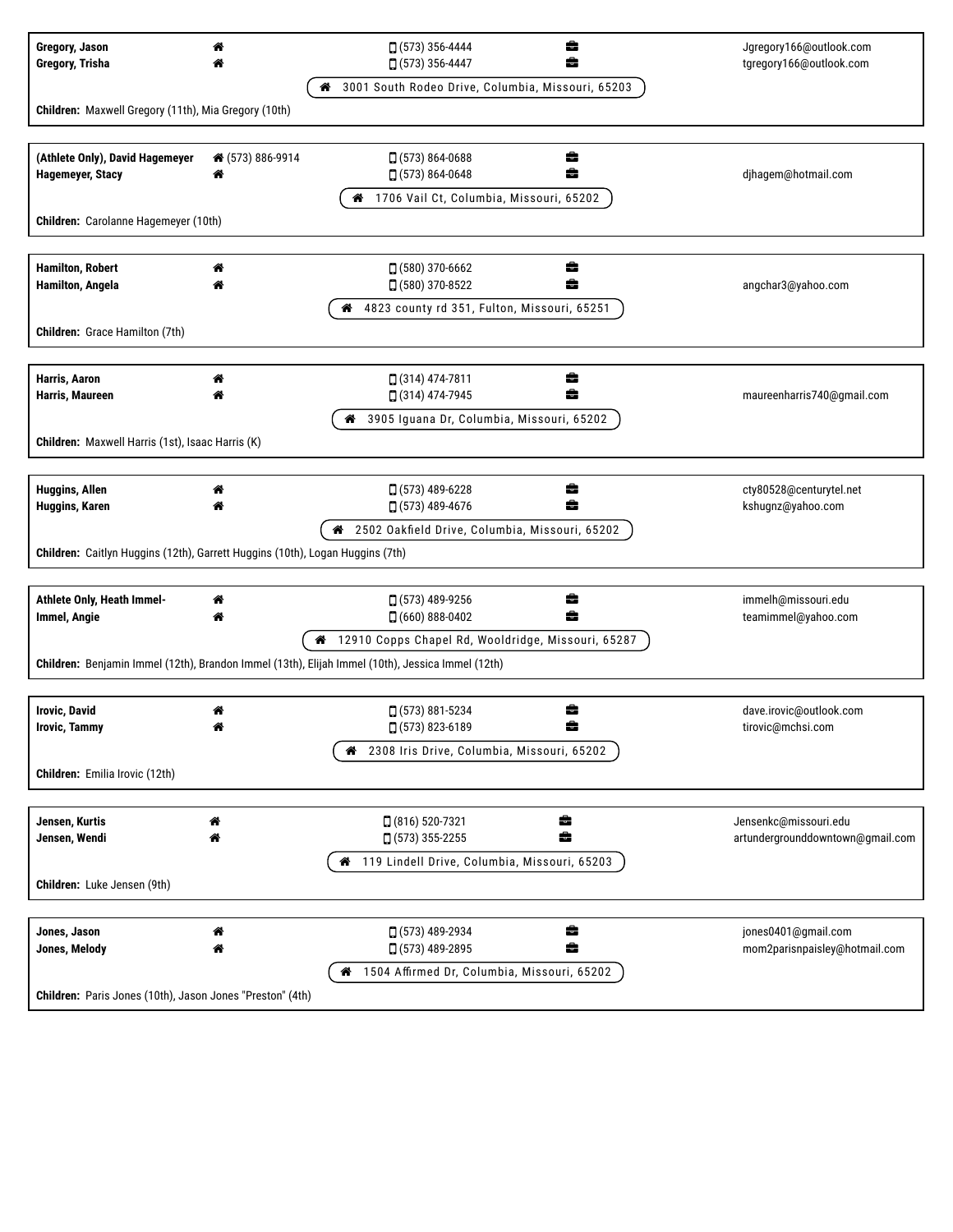| Joos, Steve<br>Joos, Karma                                              | ♠                     | ÷<br>$(573) 819-1903$<br>â<br>$(573) 819 - 3688$           | jooss@missouri.edu                               |  |  |  |
|-------------------------------------------------------------------------|-----------------------|------------------------------------------------------------|--------------------------------------------------|--|--|--|
|                                                                         |                       | 151 East Wee Jo Court, Columbia, Missouri, 65202<br>₩      |                                                  |  |  |  |
| Children: Caroline Joos (13th), Lillian Joos (14th), Jordan Joos (10th) |                       |                                                            |                                                  |  |  |  |
|                                                                         |                       |                                                            |                                                  |  |  |  |
| Kauffman, Michael<br>Kauffman, Kayla                                    | ₩<br>"                | □ (573) 301-0225<br>÷<br>□ (573) 999-7595<br>÷             | mlk8t3@gmail.com<br>kkfilmad@gmail.com           |  |  |  |
|                                                                         |                       | 4 2516 Lilac Dr, Columbia, Missouri, 65202                 |                                                  |  |  |  |
| Children: Elijah Kauffman (5th)                                         |                       |                                                            |                                                  |  |  |  |
|                                                                         |                       |                                                            |                                                  |  |  |  |
| <b>Umfress, Crystal</b>                                                 | 俗                     | ÷<br>[ (573) 239-9326                                      |                                                  |  |  |  |
|                                                                         |                       | 4803 Gillespie Bridge Rd, Columbia, MO, 65203<br>"         |                                                  |  |  |  |
| Children: Layla Kayed (9th)                                             |                       |                                                            |                                                  |  |  |  |
|                                                                         |                       |                                                            |                                                  |  |  |  |
| Kays, Jeffrey                                                           | ↑ (573) 893-1336      | ÷<br>$(573) 529-0704$                                      |                                                  |  |  |  |
| Kays, Laura                                                             | 俗                     | ÷<br>□ (573) 529-3417                                      | laura.kays@yahoo.com                             |  |  |  |
| Children: Joseph Kays (11th), Elizabeth Kays (9th)                      |                       | 7151 S. Shore Drive, Hartsburg, Missouri, 65039<br>ಣ       |                                                  |  |  |  |
|                                                                         |                       |                                                            |                                                  |  |  |  |
| Keeney, Jim                                                             | 谷                     | □ (573) 442-7484<br>8                                      |                                                  |  |  |  |
| <b>Keeney, Connie</b>                                                   | ₩                     | ÷<br>□ (210) 857-7321                                      | Ckeeney44@sbcglobal.net                          |  |  |  |
|                                                                         |                       | 1106 Shallow Ridge Cir, Columbia, Missouri, 65201<br>"     |                                                  |  |  |  |
| Children: Rachel Keeney (12th)                                          |                       |                                                            |                                                  |  |  |  |
|                                                                         |                       |                                                            |                                                  |  |  |  |
| King, Nathan<br><b>King, Tammy</b>                                      | ₩                     | ÷<br>$(573)$ 219-1205<br>÷<br>$(573)$ 356-8466             | nateking1309@gmail.com<br>tammyisqueen@gmail.com |  |  |  |
|                                                                         |                       | 1617 E Friendship Church Road, Hallsville, Missouri, 65255 |                                                  |  |  |  |
| Children: Josiah King (13th), Kyra King (12th), Levi King (10th)        |                       |                                                            |                                                  |  |  |  |
|                                                                         |                       |                                                            |                                                  |  |  |  |
| Kohl, Nate                                                              | ↑ (573) 874-2205      | $\Box$ (573) 808-0673<br>8                                 |                                                  |  |  |  |
| Kohl, Lori                                                              | ₩                     | □ (573) 823-5097<br>÷                                      | IMApw@aol.com                                    |  |  |  |
|                                                                         |                       | 1080 State Route Y, Harrisburg, Missouri, 65256<br>⋒       |                                                  |  |  |  |
| Children: Rebekah Kohl (15th), Jessie Kohl (13th), Josiah Kohl (11th)   |                       |                                                            |                                                  |  |  |  |
|                                                                         |                       |                                                            |                                                  |  |  |  |
| LaBarbera, Michael<br>LaBarbera, Connie                                 | ↑ (573) 657-0026<br>俗 | □ (573) 999-3170<br>€.<br>÷<br>$(573) 864 - 6759$          | mikelab@gmx.com<br>connielabarbera@gmx.com       |  |  |  |
|                                                                         |                       | R P.O. Box 514, Ashland, Missouri, 65010                   |                                                  |  |  |  |
| Children: Carver LaBarbera (10th)                                       |                       |                                                            |                                                  |  |  |  |
|                                                                         |                       |                                                            |                                                  |  |  |  |
| Athlete Only, Jim Lee-                                                  | ↑ (573) 445-9514      | ÷<br>$\Box$ (573) 489-5235                                 | sherryjim@hotmail.com                            |  |  |  |
| Lee, Sherry                                                             | ↑ (573) 990-9135      | ÷<br>Ο                                                     | sherryjim6320@aol.com                            |  |  |  |
| 6320 Southwest Way, Columbia, Missouri, 65203<br>ಣ                      |                       |                                                            |                                                  |  |  |  |
| Children: Nathan Lee (10th), Tori Lee (7th), Alex Lee (12th)            |                       |                                                            |                                                  |  |  |  |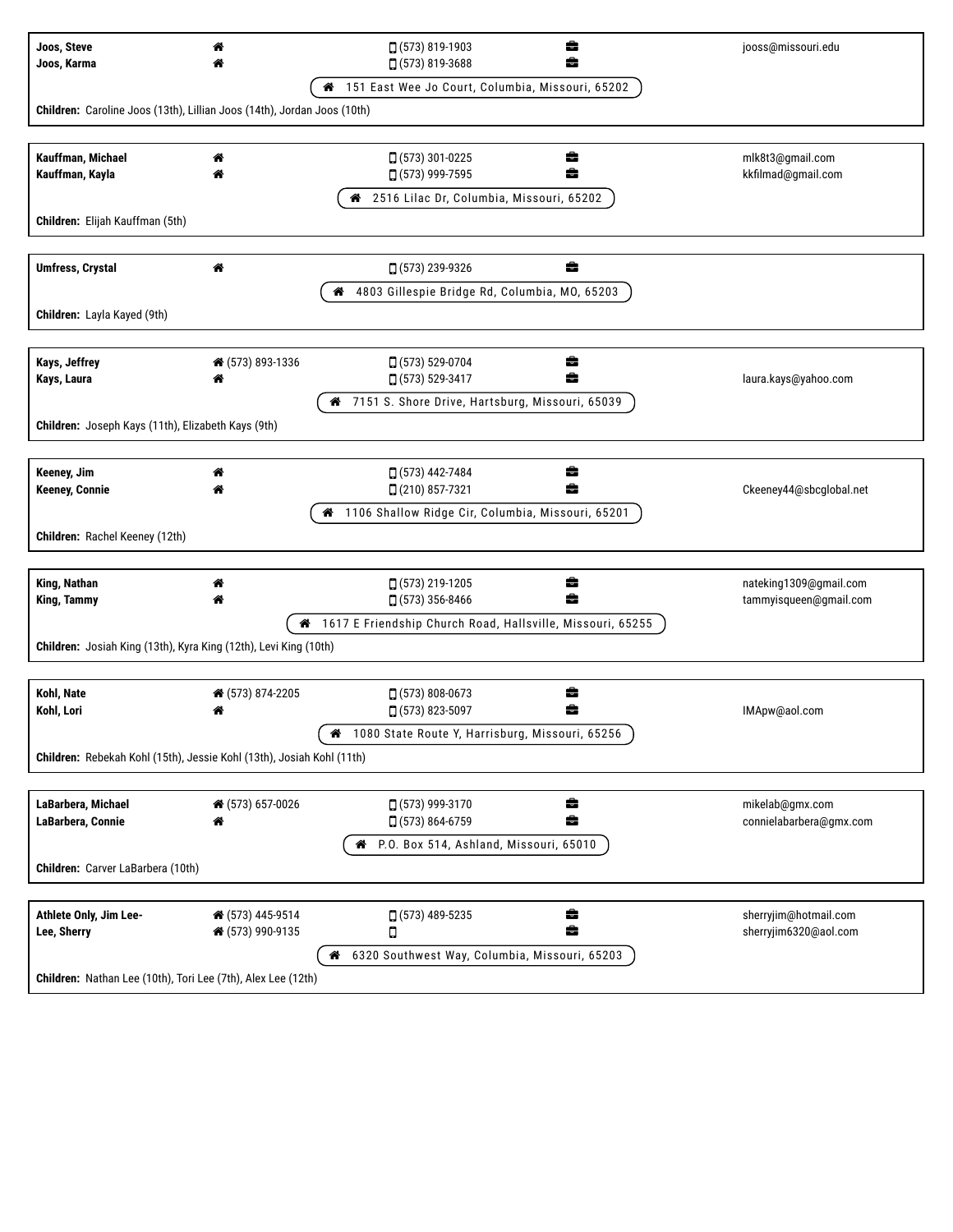| Lee, Andrew                                                                 | ಣ | $(573)$ 489-8740<br>÷                                      |                                               |  |  |
|-----------------------------------------------------------------------------|---|------------------------------------------------------------|-----------------------------------------------|--|--|
| Lee, Anita                                                                  |   | ÷<br>$(573)$ 489-9611                                      | leeae23@hotmail.com                           |  |  |
|                                                                             |   | 1429 East Gallup Mill Road, Columbia, Missouri, 65202<br>ಣ |                                               |  |  |
| Children: Isaac Lee (7th), Ava Lee (6th)                                    |   |                                                            |                                               |  |  |
|                                                                             |   |                                                            |                                               |  |  |
| Athlete Only, Mitchell Loftin-                                              | 斧 | □ (573) 881-7176<br>÷                                      |                                               |  |  |
| Loftin, Susan                                                               | ₩ | $(573) 881 - 7176$<br>÷                                    | loftintribe@aol.com                           |  |  |
|                                                                             |   | 4 1300 E. Hwy MM, Ashland, Missouri, 65010                 |                                               |  |  |
| Children: Hannah Loftin (12th)                                              |   |                                                            |                                               |  |  |
|                                                                             |   |                                                            |                                               |  |  |
| Athlete Only, Matthew Mason-                                                | ₩ | □ (573) 220-4191<br>8                                      |                                               |  |  |
| Mason, Marla                                                                | ♠ | ÷<br>$(573)$ 220-2653                                      | mmason6@msn.com                               |  |  |
|                                                                             |   | 4898 State Road JJ, Fulton, Missouri, 65251<br>◢           |                                               |  |  |
| Children: Garrett Mason (11th), Seth Mason (9th), Grady Mason (7th)         |   |                                                            |                                               |  |  |
|                                                                             |   |                                                            |                                               |  |  |
| <b>Maxwell, Jeremy</b><br><b>Maxwell, Shelby</b>                            | ₩ | $(573)$ 289-0944<br>畠<br>$(573) 864 - 6620$<br>÷           | mfcspinehealth@gmail.com<br>Shelbokei@aol.com |  |  |
|                                                                             |   | 135 County Road 203, Fayette, Missouri, 65248<br>"         |                                               |  |  |
| Children: Myya Maxwell (13th), Emilia Maxwell (10th), Zechman Maxwell (8th) |   |                                                            |                                               |  |  |
|                                                                             |   |                                                            |                                               |  |  |
| Morris, Shaun                                                               | ₩ | $(573)$ 239-8786<br>÷                                      | shaun.morris71@yahoo.com                      |  |  |
| Morris, Olga                                                                |   | □ (573) 239-8897<br>÷                                      | olgamariamorris@gmail.com                     |  |  |
|                                                                             |   | 11929 Speed Drive, Boonville, Missouri, 65233<br>₩         |                                               |  |  |
| Children: Katelyn Morris (3rd), Alexander Morris (8th)                      |   |                                                            |                                               |  |  |
|                                                                             |   |                                                            |                                               |  |  |
| Overstreet, John                                                            | 俗 | ÷<br>$(660)$ 537-2664                                      |                                               |  |  |
| <b>Overstreet, Gretchen</b>                                                 |   | $(660)$ 537-3424<br>÷                                      | gretonthenet@gmail.com                        |  |  |
|                                                                             |   | 323 County Road 209A, Fayette, Missouri, 65248<br>ಣ        |                                               |  |  |
| Children: Jesse Overstreet (11th)                                           |   |                                                            |                                               |  |  |
|                                                                             |   |                                                            |                                               |  |  |
| Price, Glenn<br><b>Price, Tommie</b>                                        | " | $(816) 835 - 5475$<br>8<br>$(816) 835 - 5451$              |                                               |  |  |
|                                                                             |   | 3803 Panther Dr, Columbia, Missouri, 65202<br>₩            | gaptap@att.net                                |  |  |
| Children: Alexander (AJ) Price (1st)                                        |   |                                                            |                                               |  |  |
|                                                                             |   |                                                            |                                               |  |  |
| <b>Ralls, Ronald</b>                                                        | ಣ | ÷<br>$(573) 874 - 3382$                                    |                                               |  |  |
| <b>Ralls, Nancy</b>                                                         | ◈ | ÷<br>$\Box$ (573) 303-7958                                 | rallsfamily1996@gmail.com                     |  |  |
|                                                                             |   | 412 West Blvd South, Columbia, Missouri, 65203<br>₩        |                                               |  |  |
| Children: Liberty Ralls (12th), Joshua Ralls (9th)                          |   |                                                            |                                               |  |  |
|                                                                             |   |                                                            |                                               |  |  |
| <b>Reeder, Daniel</b>                                                       | ಣ | ÷<br>$(573) 818 - 4080$                                    | der3d7@gmail.com                              |  |  |
| Reeder, Jessica                                                             | ◈ | ÷<br>$(573) 823 - 7820$                                    | jreeder326@gmail.com                          |  |  |
|                                                                             |   | 4 2705 E Basnet, Ashland, Missouri, 65010                  |                                               |  |  |
| Children: Joseph Reeder (2nd)                                               |   |                                                            |                                               |  |  |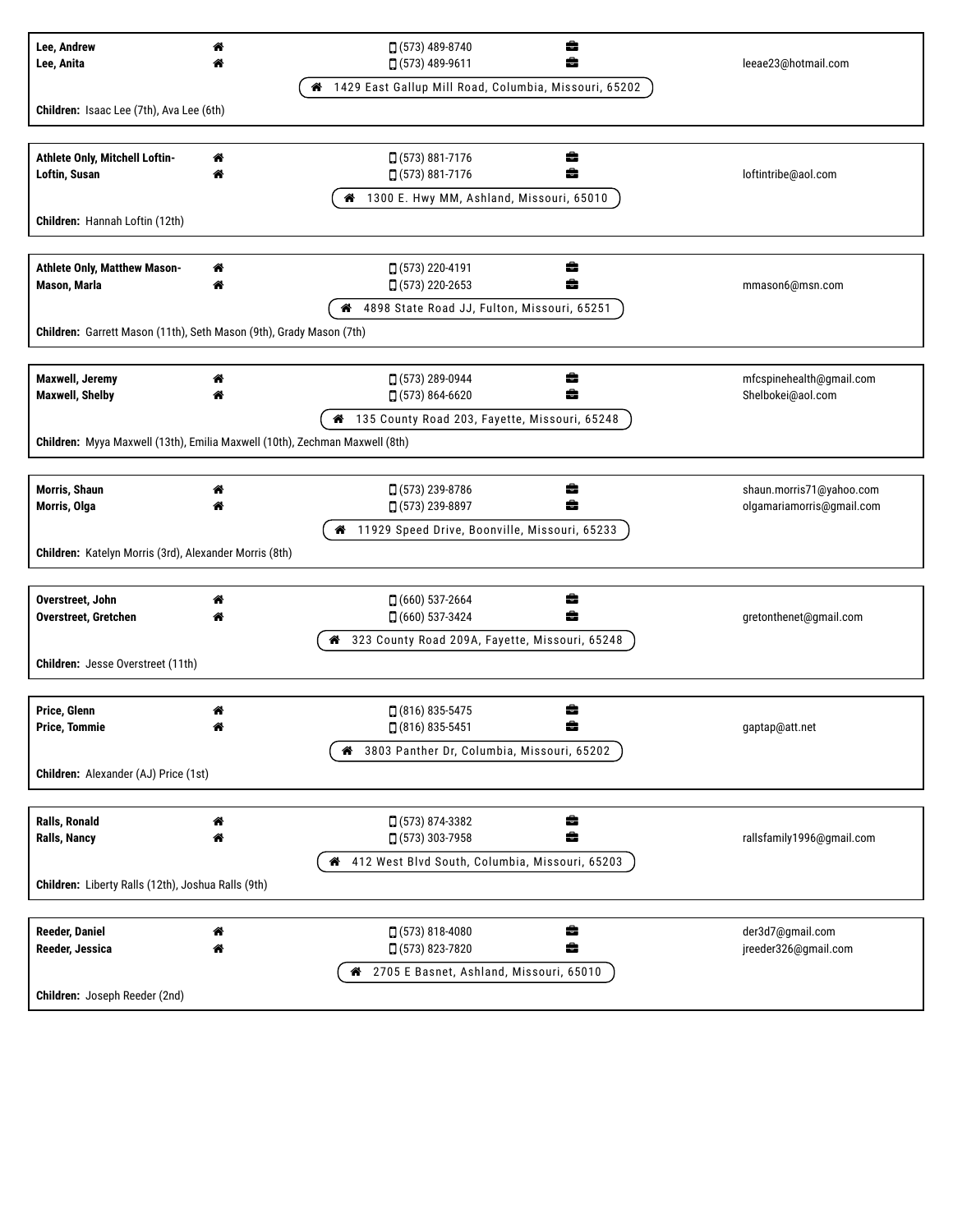| <b>Reinkemeyer, Chris</b><br>Reinkemeyer, Jenny                          | ↑ (573) 698-1006 | $(573)$ 228-8408<br>畵<br>$(573)$ 418-7453<br>÷         | chrisr@cmmginc.com<br>Jennyleigh81@gmail.com                       |  |  |  |
|--------------------------------------------------------------------------|------------------|--------------------------------------------------------|--------------------------------------------------------------------|--|--|--|
|                                                                          |                  | 304 N. Gaw St., Rocheport, Missouri, 65279<br>ಣ        |                                                                    |  |  |  |
| Children: Alaina Reinkemeyer (11th), Emma Reinkemeyer (10th)             |                  |                                                        |                                                                    |  |  |  |
|                                                                          |                  |                                                        |                                                                    |  |  |  |
| Renoe, Greg<br>Renoe, Susan                                              | 俗                | $\Box$ (573) 489-3623<br>÷<br>÷<br>□ (573) 489-6599    | sdrenoe@yahoo.com                                                  |  |  |  |
|                                                                          |                  | 1007 Hulen Drive, Columbia, Missouri, 65203<br>◢       |                                                                    |  |  |  |
| Children: Ryan Renoe (8th), Alexandra Renoe (8th), Evan Renoe (6th)      |                  |                                                        |                                                                    |  |  |  |
|                                                                          |                  |                                                        |                                                                    |  |  |  |
| - Scott Riley, Athlete Only<br><b>Riley, Ginger</b>                      | ↑ (573) 442-0157 | $\Box$ (573) 673-8058<br>ㅎ<br>÷<br>$(573)$ 268-7621    | verticalunderground@gmail.com<br>uniquedesignsbyginger@hotmail.com |  |  |  |
|                                                                          | ₩                | 3670 S. Rolling Hills Road, Columbia, Missouri, 65201  |                                                                    |  |  |  |
| Children: Alex Riley (10th), Blair Riley (13th)                          |                  |                                                        |                                                                    |  |  |  |
|                                                                          |                  |                                                        |                                                                    |  |  |  |
| <b>Risner, Jeremy</b>                                                    | ☎                | ÷<br>$(573) 864 - 2593$                                | risnerjd@hotmail.com                                               |  |  |  |
| <b>Risner, Darci</b>                                                     |                  | $(573)$ 239-6489<br>÷                                  | darcir@c2church.com                                                |  |  |  |
|                                                                          |                  | 5002 Maple Leaf Dr, Columbia, Missouri, 65201          |                                                                    |  |  |  |
| Children: Madelyn Risner (12th)                                          |                  |                                                        |                                                                    |  |  |  |
|                                                                          |                  |                                                        |                                                                    |  |  |  |
| Royer, Jared<br>Royer, Terri                                             |                  | $(573)$ 489-2900<br>畵<br>□ (573) 864-2396<br>÷         | royerjared@gmail.com<br>terri.j.royer@gmail.com                    |  |  |  |
|                                                                          |                  | 4507 Nathaniel Drive, Columbia, Missouri, 65201<br>ಣ   |                                                                    |  |  |  |
| Children: Andrew Royer (12th), Addison Royer (10th), Brendan Royer (8th) |                  |                                                        |                                                                    |  |  |  |
|                                                                          |                  |                                                        |                                                                    |  |  |  |
| - Athlete Only, Jeff Rybold                                              | ♠                | ÷<br>$(478)$ 919-6238                                  | jeffrey.rybold@yahoo.com                                           |  |  |  |
| <b>Rybold, Crystal</b>                                                   | 各                | $(478)$ 919-6237<br>÷                                  | crystalrybold@yahoo.com                                            |  |  |  |
|                                                                          |                  | 110 W 8th st, Fulton, Missouri, 65251<br>ಣ             |                                                                    |  |  |  |
| Children: Josiah Rybold (12th), Gabriel Rybold (10th)                    |                  |                                                        |                                                                    |  |  |  |
|                                                                          |                  |                                                        |                                                                    |  |  |  |
| <b>Scott, Steve</b><br><b>Scott, Heather</b>                             | ↑ (573) 657-1111 | □ (573) 823-7116<br>÷<br>□ (573) 823-7089              | Scottsm1000@gmail.com<br>daisyheather75@gmail.com                  |  |  |  |
|                                                                          |                  | 48 9775 E. Vemers Ford Road, Columbia, Missouri, 65201 |                                                                    |  |  |  |
| Children: Joshua Scott (8th), Samuel Scott (11th)                        |                  |                                                        |                                                                    |  |  |  |
|                                                                          |                  |                                                        |                                                                    |  |  |  |
| <b>Shafer, Damien</b>                                                    | 斧                | ÷<br>$(573)$ 239-2886                                  |                                                                    |  |  |  |
| <b>Shafer, Stephanie</b>                                                 | "                | $\Box$ (573) 239-8184<br>÷                             | Stephanie72578@sbcglobal.net                                       |  |  |  |
|                                                                          |                  | 5500 W Bittergreen Ln, Columbia, Missouri, 65202<br>ಣ  |                                                                    |  |  |  |
| Children: Matthew Shafer (10th)                                          |                  |                                                        |                                                                    |  |  |  |
|                                                                          |                  |                                                        |                                                                    |  |  |  |
| <b>Shelton, Matthew</b>                                                  | "                | $(573) 814 - 9489$<br>÷                                | matthewbshelton@gmail.com                                          |  |  |  |
| <b>Greenbaum, Kimberly</b>                                               | ☎                | ÷<br>$(573)$ 239-4616                                  | kimberlydgreenbaum@hotmail.com                                     |  |  |  |
|                                                                          |                  | 3901 Pine View Drive, Columbia, Missouri, 65202<br>ಣ   |                                                                    |  |  |  |
| Children: Noah Shelton (7th)                                             |                  |                                                        |                                                                    |  |  |  |